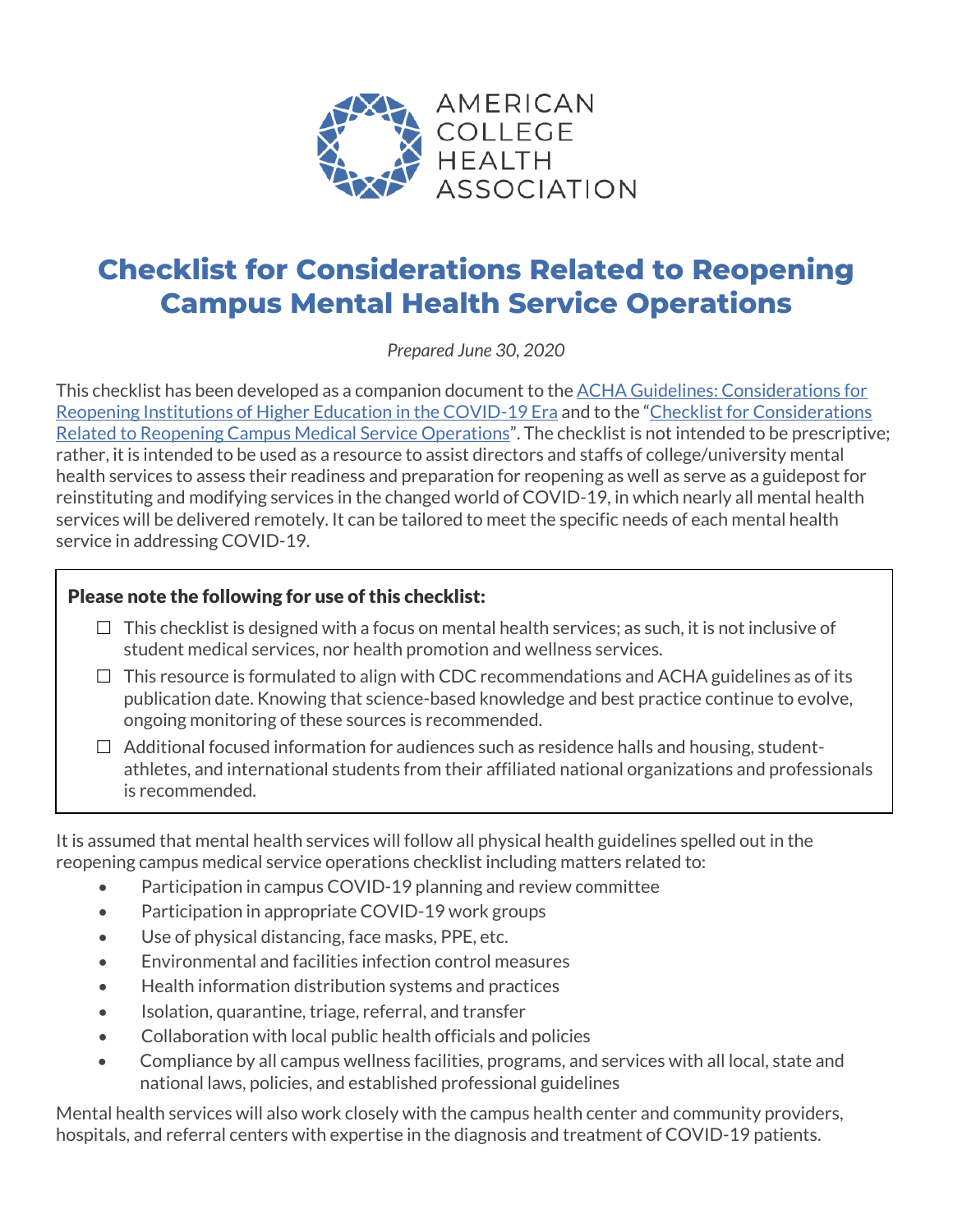## Mental Health Services-Specific Checklist

#### Mental Health Treatment Services

All routine mental health services should be delivered remotely during the initial phases of reopening of IHEs, using a platform that is compliant with all current professional privacy and HIPAA standards and guidelines and according to current and best practices. This includes appointment scheduling, individual and group sessions and staff and department meetings. In addition, the following items should be accomplished:

- $\Box$  Create clear policies and procedures (P/P), guidelines, and criteria for face-to-face contacts with students under the auspices of mental health services, including triage, crisis management, specific evaluation, or other treatment services. All staff must follow current environmental, physical distancing, PPE, and public health infection control measures. During the early phases of reopening, it could be useful to consider having designated mental health services staff perform mental health face-to-face contacts in designated spaces within SHS, where all P/P for physical contact with students are well established and practiced and where post-contact surveillance and testing can occur, when deemed necessary.
- $\Box$  Collaborate closely with the IHE general counsel to create an updated informed consent process, to be reviewed with each student receiving in person as well as telemental services, including clarification of the scope, boundaries, and local and state regulations addressing remote care and the risks of in-person sessions.
- $\Box$  Review and adjust policies and practice of the current EHR to ensure that documentation of telemental health care is compliant with all current ethical standards and federal and state regulations. Ideally this documentation promotes collaboration with SHS and participation in healthrelated quality improvement projects and risk management monitoring.
- $\Box$  Advocate and represent the need to provide telemental health services for all enrolled students, even those not physically on campus. Uniform standards and credentialing to practice across state lines need to be established and followed. Consult legal counsel regarding malpractice insurance coverage across state lines.
- $\Box$  Advocate and represent the need to provide telemental health services for all enrolled students, even those not physically on campus. Uniform standards and credentialing to practice across state lines need to be established and followed.
- $\Box$  Review and modify existing P/P related to clinical mental health services to reflect the changes in practice that are created by the shift to telemental health modalities, ensuring compliance with all existing local, state, and federal regulations; licensure laws; and professional ethics and guidelines within mental health professionals.
- $\Box$  Review and modify all P/P related to training, education, and supervision to document how training guidelines via telemental health are conducted and describes the process of remote supervision, licensure issues for trainees and supervising staff and parameters of trainees providing telemental health services to registered students located in other states.
- $\Box$  Encourage teletherapy certification for staff, particularly for those responsible for P/P development, implementation, and quality improvement.
- $\Box$  Provide ongoing training and support for staff on telemental health services, trauma-informed care, and maintenance of infection prevention and environmental safety measures.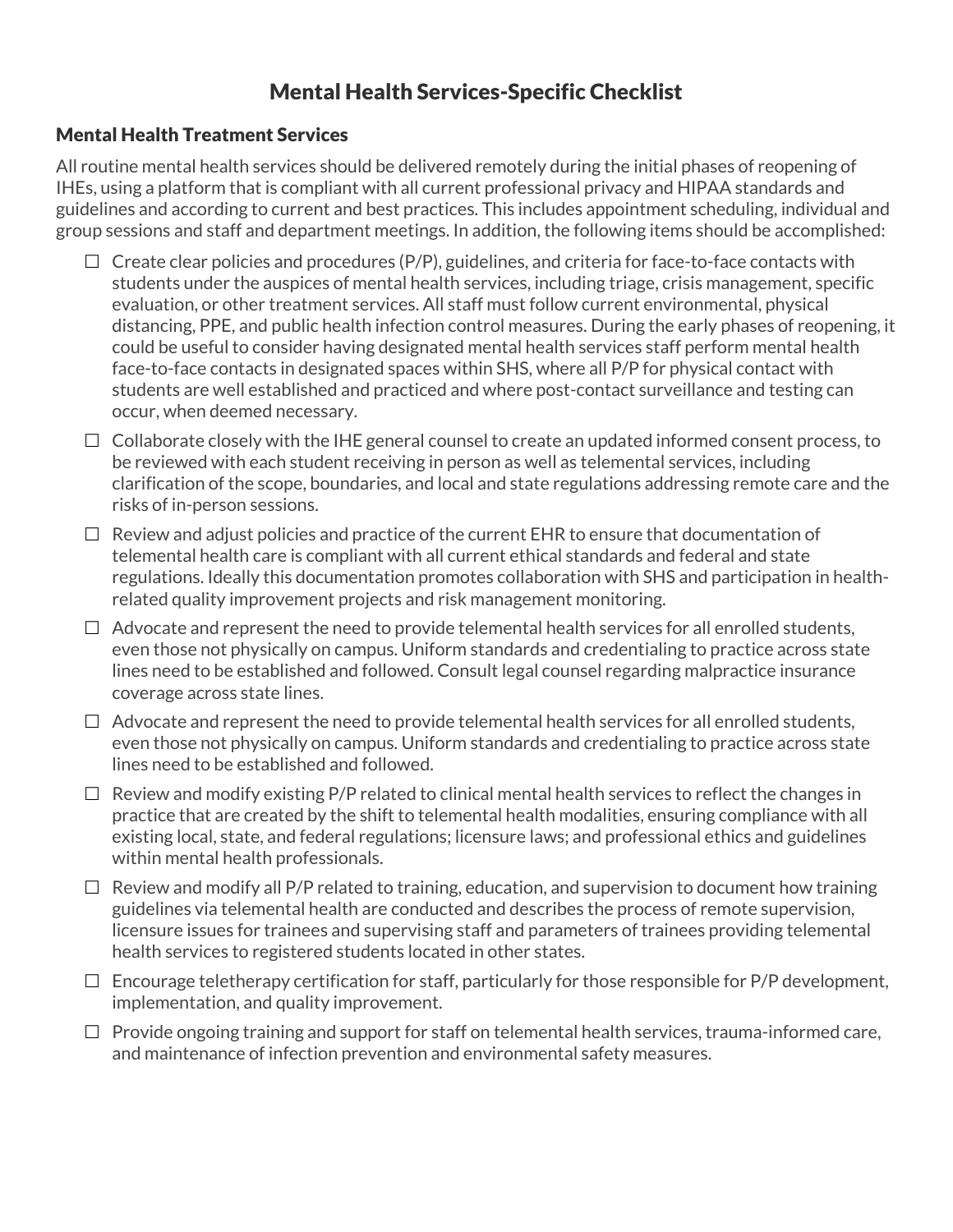## Mental Health Education, Outreach, and Campus Community Support Services

The COVID-19 pandemic has caused enormous disruptions in emotional life, social functioning, and the economic stability of students and their families. Many students may be experiencing increased levels of stress, isolation, and loneliness, as well as grief and anxiety related to disruption of rituals and routines. It is expected that these factors will significantly contribute to a rise in prevalence and severity of mental health issues and will likely significantly increase the demands for services after IHEs reopen.

- $\Box$  Educate all staff on current clinical information of the signs, symptoms and trends of COVID-19 infection and transmission This should include awareness of best practices and specific resources in the event of the development of signs and symptoms or a high-risk exposure to a person under investigation (PUI).
- $\Box$  In partnership with SHS, develop standard operating procedures (SOPs) addressing actions to be taken if a student, faculty, staff, or visitor is symptomatic for COVID-19, and/or tests positive for COVID-19, or is exposed to an individual positive of COVID-19. The SOPs should be widely distributed.
- $\Box$  Educate students, faculty, and staff about the signs and signals of emotional distress, depression, substance abuse, and suicidal despondency as well as about the availability and accessing of mental health services and resources on campus.
- $\Box$  Provide Gatekeeper Training to students, faculty, and staff to help them to identify students and coworkers in distress, to develop competency skills to intervene and effectively refer to mental health services.
- $\Box$  Develop and implement a population-based virtual support system including virtual support groups/drop in group, blogs, chat rooms, and anonymous access to mobile and web-based mental health and behavioral self-screening applications based on best practices.
- $\Box$  Implement tools and systems to identify and reach out to students with atypical intervals of absence or lack of participation in academic and/or extracurricular events.
- $\Box$  In partnership with SHS, develop policies and procedures in the event of the death of a campus community member (student, faculty, or staff).
- $\Box$  Develop and communicate weekly health and wellness practices and policies to the campus community via established social/campus media channels.

## Health and Well-Being of Faculty and Staff

Providing clinical care during the COVID-19 pandemic creates additional stresses and challenges for clinicians. Emotional overload and burnout are common. Specific discussions need to be designed and implemented to address and support all staff, anticipating the possibility of development of positive cases, the procedures of isolation and quarantine, the possibility of a campus epidemic, campus closing, etc.

- $\Box$  Establish ongoing wellness and support activities for mental health services staff. These could include mindfulness and meditation activities, staff discussions and process groups, and in-service education programs.
- $\Box$  Provide ongoing education and support regarding guidelines for environmental and infection control measures to all staff who conduct any face-to-face contacts with students.
- $\Box$  Work with human resources, EAPs, and staff and faculty departments to provide virtual support, strategies for self-care, updates on availability of mental health services and educational resources.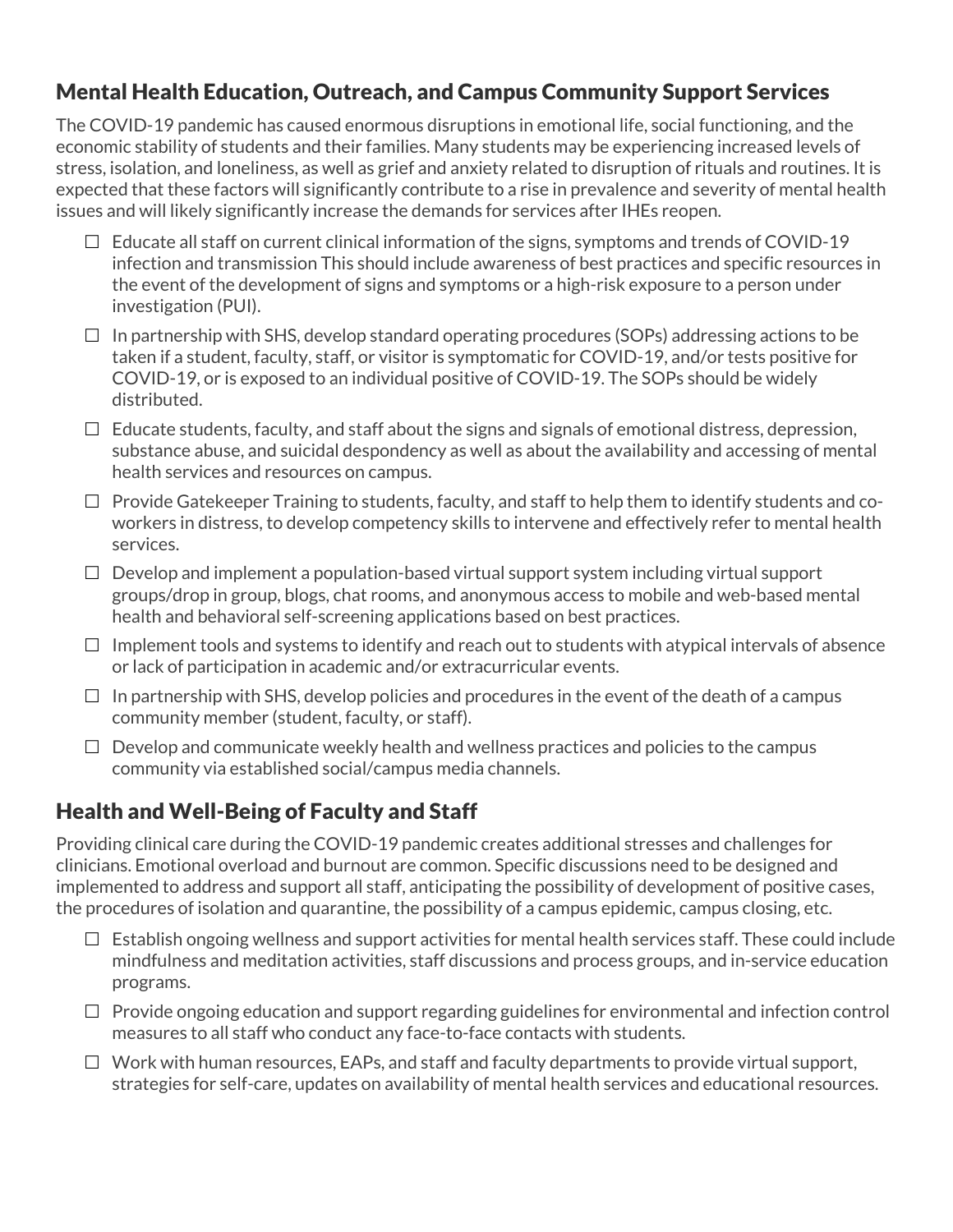### Resources

American College Health Association:<https://www.acha.org/COVID-19>

American Counseling Association: Counseling in a Time of COVID-19: https://www.counseling.org/knowledge- [center/mental-health-resources/trauma-disaster/mental-](https://www.counseling.org/knowledge-%20center/mental-health-resources/trauma-disaster/mental-%20health-professional-counseling-and-emergency-%20preparedness) health[professional-counseling-and-emergency-](https://www.counseling.org/knowledge-%20center/mental-health-resources/trauma-disaster/mental-%20health-professional-counseling-and-emergency-%20preparedness) preparedness

[American Psychological Association:](https://www.apa.org/about/contact/copyright) Guidelines for the Practice of Telepsychology: <https://www.apa.org/practice/guidelines/telepsychology>

U.S. Centers for Disease Control and Prevention:

<https://www.cdc.gov/coronavirus/2019-ncov/if-you-are-sick/quarantine-isolation.html> <https://www.cdc.gov/coronavirus/2019-ncov/community/disinfecting-building-facility.html>

Association for University and College Counseling Center Directors: [Statement on Re-opening Campuses](https://www.aucccd.org/assets/documents/StatementsPressReleases/AUCCCD%20Statement%20on%20Re-opening%20Campuses%20May%202020.pdf) (May 2020) an[d Statement on Telemental Health](https://www.aucccd.org/assets/documents/Governance/AUCCCD%20Statement%20on%20Telemental%20Health.pdf) (March 2020)

CMS General Provider Telehealth and Telemedicine Toolkit[: https://www.cms.gov/files/document/general](https://www.cms.gov/files/document/general-telemedicine-toolkit.pdf)[telemedicine-toolkit.pdf](https://www.cms.gov/files/document/general-telemedicine-toolkit.pdf)

Higher Education Mental Health Alliance (HEMHA) College Counseling from a Distance: Deciding Whether and When to Engage in Telemental Health Services[: http://hemha.org/wp](http://hemha.org/wp-content/uploads/2019/01/HEMHA-%20Distance-Counseling_FINAL2019.pdf)content/uploads/2019/01/HEMHA- [Distance-Counseling\\_FINAL2019.pdf](http://hemha.org/wp-content/uploads/2019/01/HEMHA-%20Distance-Counseling_FINAL2019.pdf)

Mental Health America:<https://mhanational.org/covid19#ForMentalHealthProviders>

University of Nebraska Medical Center. Higher Education Pandemic Mitigation & Response Guide. [https://www.unmc.edu/healthsecurity/\\_documents/Higher-Education-Pandemic-Recovery-Guide-Step-I-](https://www.unmc.edu/healthsecurity/_documents/Higher-Education-Pandemic-Recovery-Guide-Step-I-III-5-12-2020-v1.35.pdf)[III-5-12-2020-v1.35.pdf](https://www.unmc.edu/healthsecurity/_documents/Higher-Education-Pandemic-Recovery-Guide-Step-I-III-5-12-2020-v1.35.pdf)

Substance Abuse and Mental Health Services Association[: https://www.samhsa.gov/coronavirus](https://www.samhsa.gov/coronavirus)

American Telemedicine Association. (2013). Practice guidelines for video-based online mental health services. Washington, DC, USA.

Best Practices in Videoconferencing-based Telemental Health. American Psychiatric Association and the American Telemedicine Association, April 2018.

McCoy, Kathleen T. (01/01/2018). "Achieving Full Scope of Practice Readiness Using Evidence for Psychotherapy Teaching in Web and Hybrid Approaches in Psychiatric 103 Mental Health Advanced Practice Nursing Education". Perspectives in psychiatric care (0031-5990), 54 (1), p. 74.

Myers, K., Nelson, E. L., Rabinowitz, T., Hilty, D., Baker, D., Barnwell, S. S., & Comer, J. S. (2017). American Telemedicine Association Practice Guidelines for Telemental Health with Children and Adolescents. Telemedicine and e-Health.

Yellowlees P, Shore JH, Shore P. Delivering Online Video Based Mental Health Services. American Telemedicine Association Learning Center, 2014.